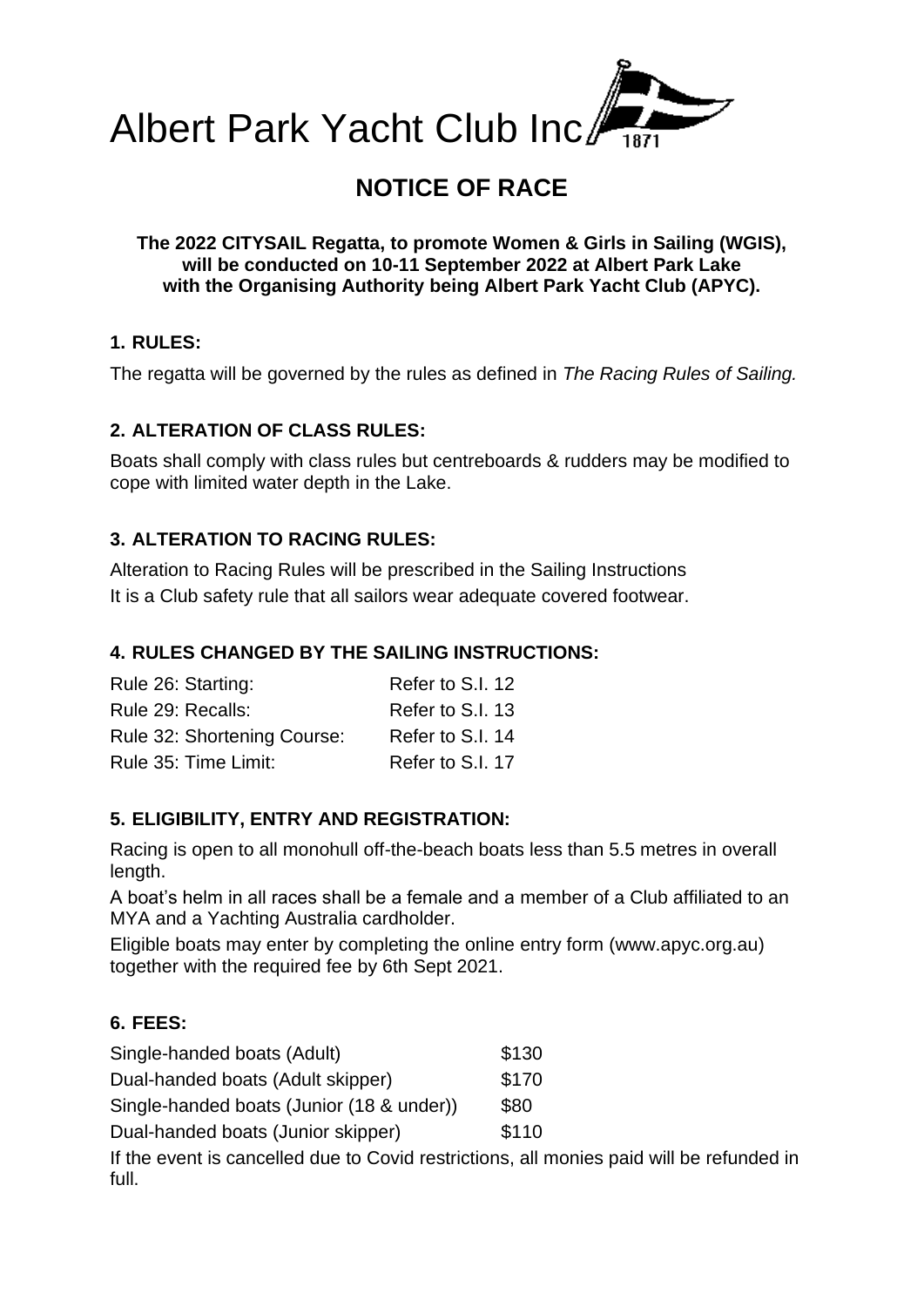

# **7. SCHEDULE OF EVENTS:**

The event will be a combination of coaching and short-course racing over the two days.

| Saturday 10th Sept - Registration:        | $9:00$ am $-10:00$ am |
|-------------------------------------------|-----------------------|
| Competitor information sessions: 10;15 am |                       |
| Coaching                                  | 10:30 am $-$ 12:00 am |
| Racing:                                   | 1:00 pm $-$ 4:30 pm   |
| <b>BBQ</b>                                | 5:00 pm               |
| Sunday 11th Sept - Coaching               | 10:00 $am - 11:30 am$ |
| Racing:                                   | 12:30 pm $-$ 3:30 pm  |
| Presentation:                             | $4:00$ pm             |

#### **8. MEASUREMENT:**

Measurement checks may be made before or after any race.

# **9. SAILING INSTRUCTIONS:**

The current version of the Sailing Instructions can be found on the APYC website and in the foyer of the Club.

#### **10. VENUE:**

Coaching and racing takes place at APYC and on Albert Park Lake.

#### **11. START TIMES:**

Both days will commence with a Briefing Session at approximately 09:30 am. A Race Briefing will be held at approximately 12:30 pm on Saturday and approximately 12:00 pm on Sunday.

#### **12. COURSES:**

The Race Officer, as provided in the Sailing Instructions, shall determine courses.

#### **13. SCORING FOR SERIES:**

The Low Point Scoring System, Appendix A2 to the RRS applies.